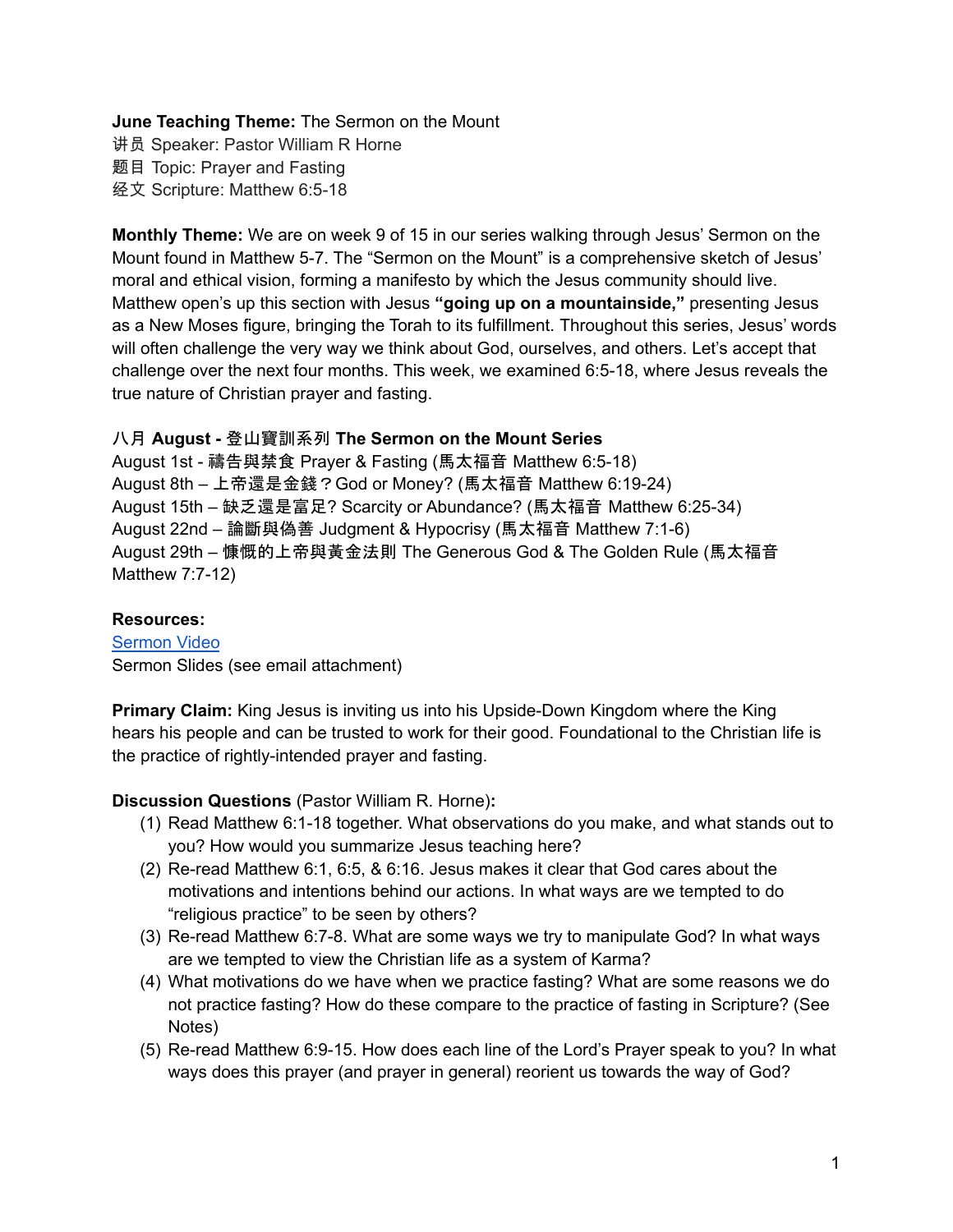(6) Encourage your cell group to participate in the prayer challenge. 在八月份,開始一種每 日三次的專注禱告習慣—早晨、中午、晚上 For August, adopt the habit of focused prayer three times a day - morning, noon, and night. 每天早上、中午和晚上,暫停我們的手邊工 作,祈禱「主禱文」,然後再為其他個人事項來禱告 At morning, noon, and night pause your day pray "the Lord's Prayer" and then go to your personal prayers.

# **Important Notes** (Pastor William R. Horne)**:**

Notes on Q2: The hypocrites, as Jesus calls them, strategically pray in public spaces to be perceived as pious by others. Their intent and motivations in prayer are not pure but an effort of religious self-promotion. Hypocrites are not concerned with honoring God or being in an authentic relationship with Him but with gaining the recognition and praise of others. God will not reward these people, but their reward will only be the fleeting recognition they chase. Some other questions for us to ask:

- What are our motivations in our religious practices and good deeds?
- Do we serve because we want a good reputation? Do we give in order to be recognized by others?
- Does our private prayer life match our public prayer life, or are we putting on a spiritual front for others to see?

Notes on Q3: Some use long-winded prayers to impress others, and some use long-winded prayers to manipulate God into answering them. Here Jesus is not concerned so much with the length of our prayers but with our attempts to manipulate God. The theology of the pagans involved a god who can be manipulated; thus, they thought if they used more words, the gods would hear them and answer. Jesus, however, teaches us that God cannot be manipulated, and he already knows what we need and can be trusted. And though most of us would affirm this theologically, we often live as people trying to manipulate God and operate out of a lack of trust in him. I remember during my teenage years, if something bad would happen to me during the day, my first thought was, "did I do my devotions this morning?" Underlying that thought is the idea that if I do enough good things, then God will do good things for me - an attempt to manipulate God. *Karma, however, is not Christian theology but Pagan theology - we have a God who hears us and can be trusted to work for our good.*

Notes on Q4: Unfortunately, the most popular understanding of Christian fasting in church circles matches this pagan theology more than Christian. Most people think that we practice fasting to gain some benefit - like spiritual growth, getting rid of sins, better health, or a better chance that God answers our prayers. However, fasting to gain or acquire something is not found in the Bible - that is simply another attempt at manipulating God.

Fasting, in the Bible, is most often **a response of lament** to something worth grieving. In the Scriptures, we see people fast in three major categories of lament:

(1) The People of God fasted in preparation for the Day of Atonement - that is , fasting as a lament of individual and community sin.

(2) The People of God fasted in spontaneous response to grief-worthy events like death, the threat of war, and the like.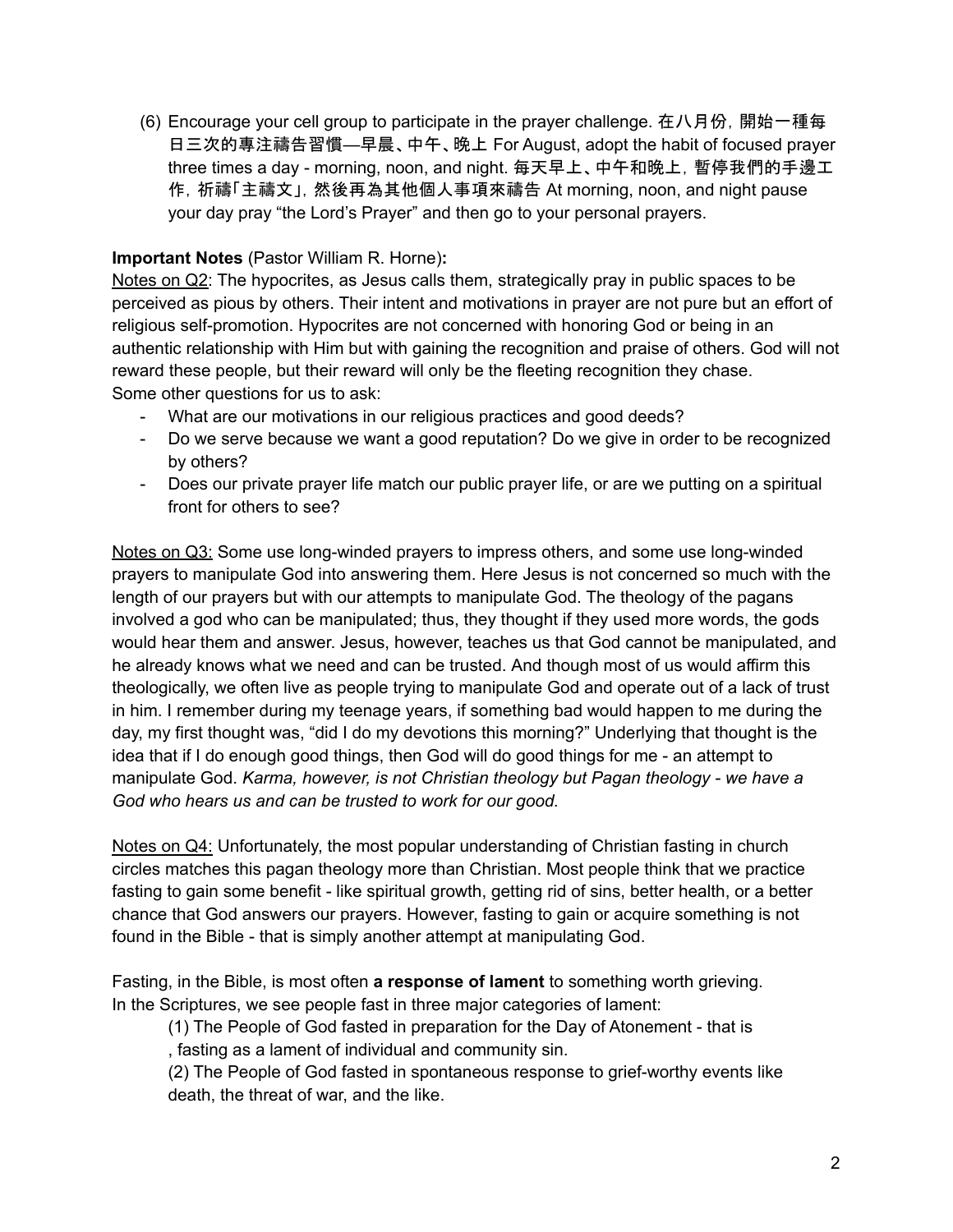(3) The People of God fasted as lament and response to injustice as in Isaiah 58. The prophet connects true fasting to doing justice, caring for the poor, and providing food for the hungry.

*Christian Fasting, then, is an act that enters the grief of God over things such as sin and death, forming us into people who grieve the things God grieves and weep over the things God weeps.*

Secondarily, fasting at its best in church history has become a **spiritual practice of self-denial**. In our current cultural context, we have been trained in self-indulgence and endless consumerism - so much so that self-denial is seen as a bad thing. However, self-denial is key to the Christian life, as Jesus tells us, "Whoever wants to be my disciple must deny themselves and take up their cross daily and follow me."

To train ourselves in self-denial through fasting does two things:

(1) It prepares us for denying ourselves when it comes to sin and selfishness creeping up in our life.

(2) It exposes the ways we have become slaves to our comforts - turning them into addictive drugs we use compulsively to console ourselves.

Notes on Q5: Jesus first grounds Christian prayer in a correct theology of God. God is good, holy, just and does not need to be manipulated because he is trustworthy. Out of this theology, he empowers his followers to confidently approach God (see Hebrews 4:16). Prayer for Jesus and his followers then becomes not an act of informing God of our needs but an entering into the very presence of God, where we are transformed. Jesus then gifts us with what we call the "Lord's Prayer" that we pray regularly and informs the rest of our prayer life. The Lord's Prayer reorders our desires to the way God and the Kingdom

### **Sermon Summary** (Elder Yin):

## 祷告和禁食

Pastor Will

#### 8/1/21

"「你们祷告的时候,不可像那假冒为善的人,爱站在会堂里和十字路口上祷告,故意叫人看见。 我实在告诉你们,他们已经得了他们的赏赐。 你祷告的时候,要进你的内屋,关上门,祷告你在 暗中的父;你父在暗中察看, 必然报答你。 你们祷告, 不可像外邦人, 用许多重复话, 他们以为话 多了必蒙垂听。你们不可效法他们;因为你们没有祈求以先,你们所需用的,你们的父早已知道。 了。 所以,你们祷告要这样说: 我们在天上的父: 愿人都尊你的名为圣。 愿你的国降临; 愿你的 旨意行在地上, 如同行在天上。 我们日用的饮食,今日赐给我们。 免我们的债, 如同我们免了人 的债。 不叫我们遇见试探; 救我们脱离凶恶。 因为国度、权柄、荣耀,全是你的, 直到永远。阿 们! 「你们饶恕人的过犯,你们的天父也必饶恕你们的过犯; 你们不饶恕人的过犯,你们的天父也 必不饶恕你们的过犯。」 「你们禁食的时候,不可像那假冒为善的人,脸上带着愁容;因为他们把脸 弄得难看,故意叫人看出他们是禁食。我实在告诉你们,他们已经得了他们的赏赐。 你禁食的时 候,要梳头洗脸, 不叫人看出你禁食来,只叫你暗中的父看见;你父在暗中察看,必然报答你。」" 马太福音 6:5-18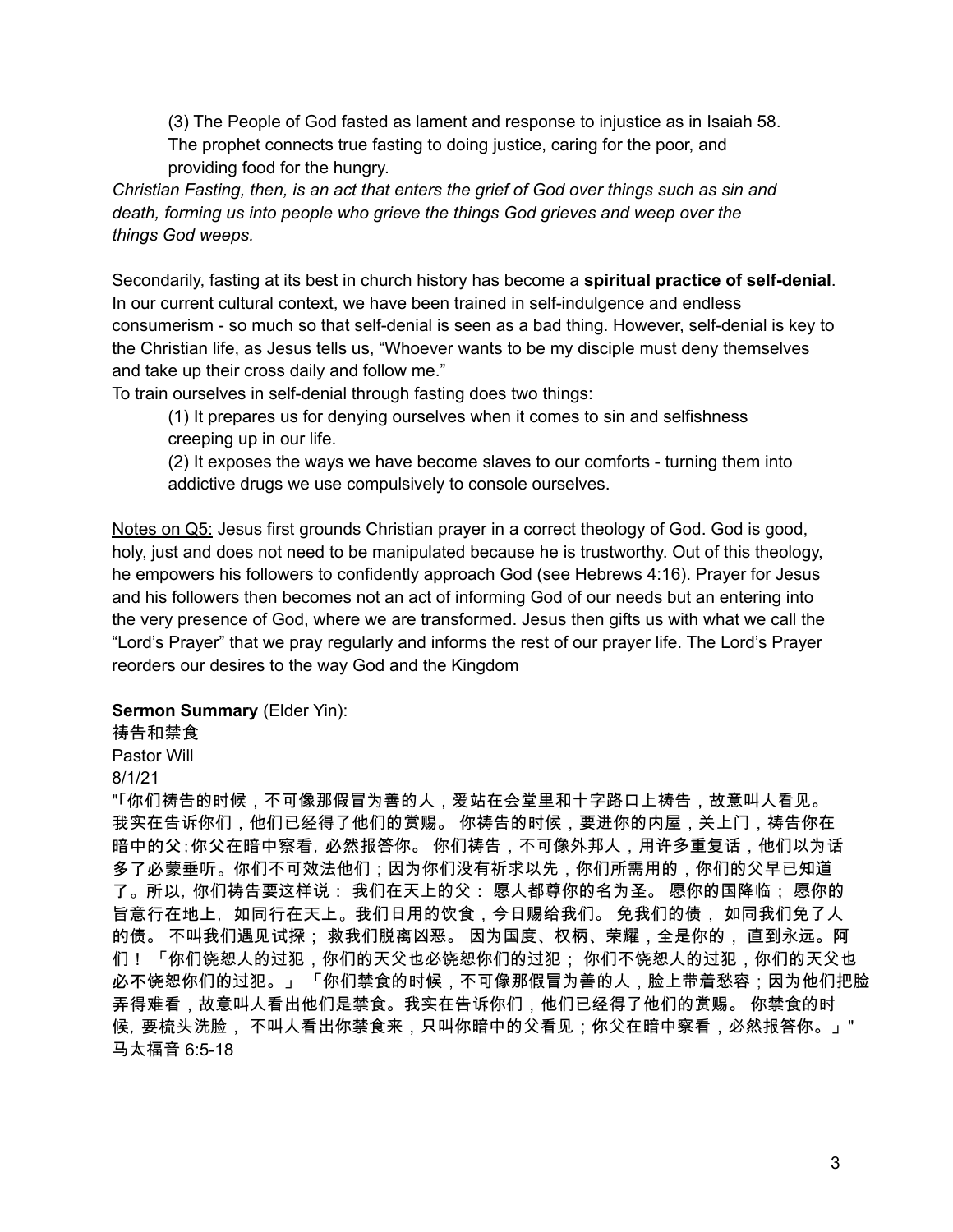祷告和禁食是基督教会的基础。但许多传说教会不是很重视。禁食祷告很少教导。在洪牧师大 学时,尝到了禁食祷告的大能。仪式有时觉得不重要,其实也不能忽视,宗教礼仪也是。动机很重 要。祷告是基础。但祷告和属灵动机相关。

论点,耶稣邀进祂的国度,祂听见祂的子民的声音,我们信靠耶稣祂能帮助我们,耶稣能改变我们 的行为。教我们正确祷告禁食的方法。

#### 纲要

一,错用禁食祷告,

耶稣让我们看到我禁食祷告的动机是什么

A,为让人看见

我们动机,太6:1,不是为了让人看见。太6:5,不要看假貌伪善之人。不是为荣神而是得人称赞, 不能得神赏赐。当时太6:16同样祷告也是同样。伪装的,有意让人看见,我们要禁食的动机是什 么。是得好名声?让人看见?神重视我们的动机。6:7太。不要重复的话,神知我们的需要。什么是 我们的动机?我们自己的生命是否和外面所做的相称。

B,为要操纵神

有人为祷告来操纵神。在祷告中多说些,就象异教人那样,长篇的祷告,觉得越多话神就越喜欢。 有种思想就是如我多做些多讲些,也许神会多给我们。Karma是异教的概念,越多做好事,神会 对你好,更多祝福。有时禁食的动机成为得更多的益处。如果禁食祷告,灵命就会成长,神会听我 们的祷告。是否因果关系是能改变上帝。这不是圣经原则。神其实不会被操纵。

#### 二,正确的禁食祷告

是舍己哀叹的操练。在圣经中有三种情况看见禁食祷告。

A,为什么要禁食,在圣经里禁食为哀叹的表现。

- 1,为自己和社区赎罪
- 2,为死亡战争哀痛的反应
- 3, 为不公正的反应,赛58,禁食祷告让我们和神成约,和神一致。

B, 舍己的操练,

基督徒放下自己是好事。耶稣教导门徒要舍己。天天扛起自己的十字架。禁食进了神的悲伤。

-预备自己

-显示自己现在的生活方式,我们都喜欢舒适区。我们常成为物质享受的奴仆。不让自己沉浸在物 质中,

C,基督徒的禁食祷告。能帮助我们进入与神的同在,告诉神我们的需求。并被上帝改变行为。对 神更加信靠。来4:6

祷告不是单单给神提供信息,而是进入与神同在,祷告能改变我们。

主祷文

9,我们在天上的父,是我们的父。尊名为圣。是不是为自己的名荣耀。神荣耀自己的名。祂建立了 最高的标准,祂一定会行祂为我们所立的约,以至于被称颂。

10,愿国降临,还没有全面来,没进入我们的全部。有一天,天和地能完全的相连。祷告神进了每 一个角落每一个人。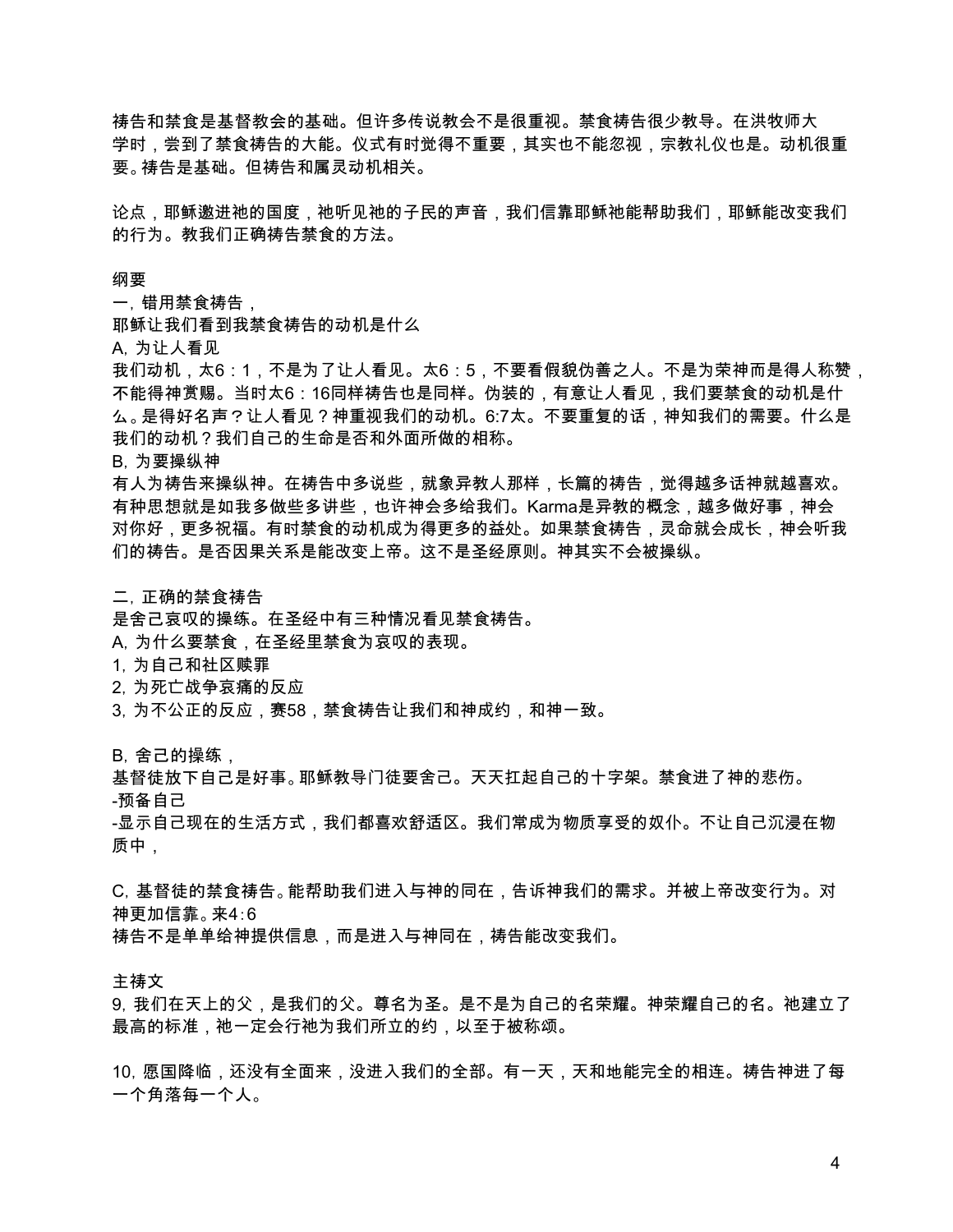11,今日的生活,信如果靠神会为我们每天负责,不为明天忧虑。

12,饶恕是基督教的主题。得神饶一定要先饶恕人,基督徒不是报仇。饶恕不是忘记,而是放弃报 仇的权利。和合重要需二方参加。但饶恕一方就可。

祷告主要为我们的心思意附合神的心思意念。

13,试探,神是好的不会使我们试探我们雅各书 1:13-14。我们被自己的罪所引诱。 苦难中神会拯救,哥前10:13。神信实的,祂总给我们预备一条出路。

三,挑战

学习从新让我们的思想意识和神的思想一致。我们的盼望和神的期望相应。

早期基督徒一天把自己手上的事暂停三次,用来祷告。我们在8月是不是也可尝试一下?3X一天 ,读主祷文,祷告,和神常常的对话。

晚饕到晚餐间隔时间的祷告可以建议。

# **Prayer & Fasting**

Pastor Will Horne Matthew 6:5-18

Prayers 10:45-10:59

1. thanksgiving to God

2. Pray for Delta variant; pray for the flood in Henan,China;

#9/15 on the Sermon on the Mt

Prayer & fasting are the foundation of Christian church

However these repetitive religious practices seem superficial to many of the traditional church setting; and fasting is seldom taught.

When at college and seminary time, pastor Will found the power and the richness of fasting and group prayer.

Last week we learned about Jesus's teaching to his disciples on the spiritual training of generosity of giving, today about prayer &fasting

Primary claim:

King Jesus invites us to His upside-down kingdom, He hears his people, we can trust Him to work for good. Practice the rightly-intended prayer and fasting

Road map: 1)Misuse of prayer & fasting A. Jesus exposes our intentions B. Attempt to manipulate God 2)True nature of P & F 3)Challenge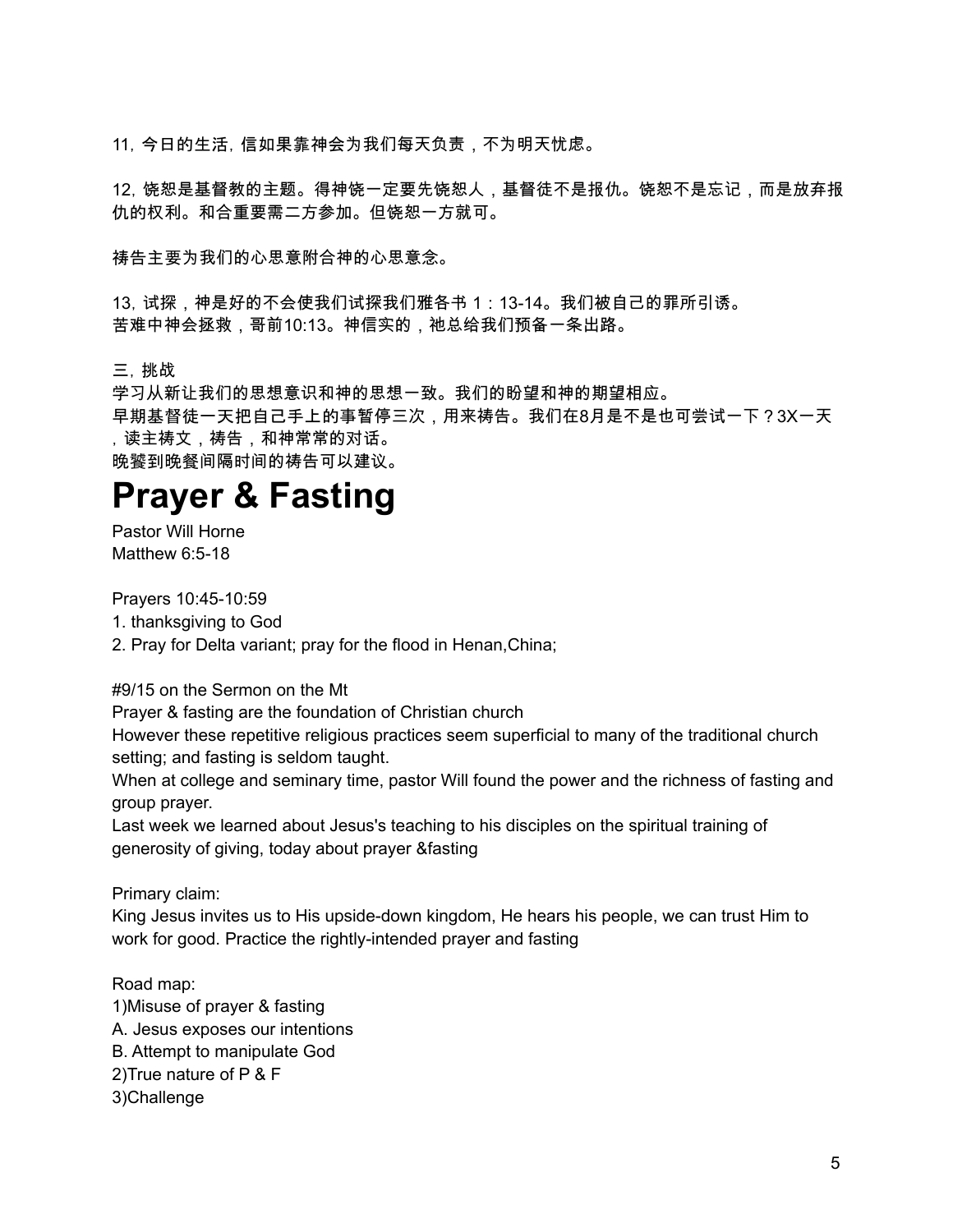6:1 beware of practice, in order to be seen, no reward from God Their intention was to be seen (in giving), same intention also in prayer and fasting 6:5 Jesus called these people hypocrites They didn't care about to grow and to give glory to God, being authentic w God, but be praised by people 6:16 disfigure their face when fasting, intent to be seen and praised Their fasting was not to focus on God What is our motivation w religious act and good deed? Is our private life match our public appearance ? Key is our intention! 6:7-8 Manipulate God

Babbling like pagans, lengthy prayers Jesus doesn't care the length of our prayers God can't be manipulated because He knows before we even ask Karma is pagan theology, that is if you do good deed, God would be good for you, give you benefits If we fasting, we may grow spiritually, and God will listen to our prayers.

This is not biblical

2)True nature of Christian fasting an exercise in self-denial and in lament In the Bible, fasting is a response of lament, in 3 categories 1)lament of individual and community sin 2)grief events: like death, war 3)over injustice: like in Isaiah 58 Fasting let us get into agreement with God

Spiritual practice of self-denial is not a bad thing Jesus calls his disciples to deny themselves, take up the cross daily to follow me. Self-denial 1)prepares us 2)exposes the ways of current life style, we are slaves of our comfort

Prayer is an act of reorientation toward king Jesus Approach God w confidence Heb4:16 Prayer is not simply an act of informing of our need to God, but enter into the presence of God, prayers transform us

The Lord's Prayer:

1)God the father: His relationship to us, a loving father we can depend on, God is not a far-away landlord